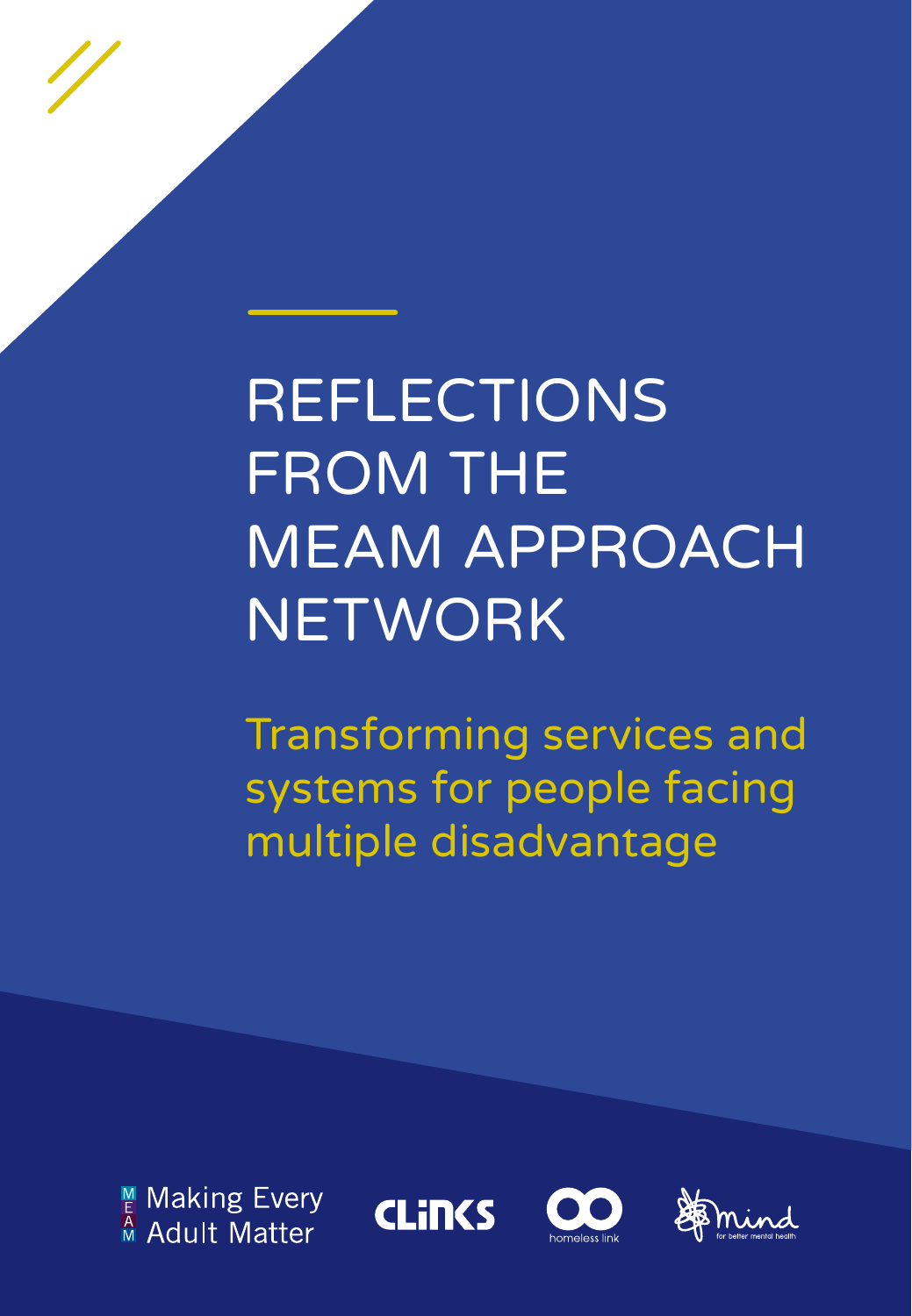© Making Every Adult Matter (MEAM) 2–6 Tenter Ground London E1 7NH www.[meam.org.uk](http://www.meam.org.uk) [@MEAMcoalition](https://twitter.com/meamcoalition?lang=en)

With the Marie Court funders: Article of the Chase

USE COUNTRY AVENUE

### INTRODUCTION

Since 2010, MEAM has supported over 50 local authority areas to transform services and systems for people facing multiple disadvantage.

Forty of these local areas have used the MEAM Approach to guide their work, while 12 formed part of the National Lottery Community Fund's Fulfilling Lives programme. Over the last five years, the MEAM Approach network has been generously supported by the National Lottery Community Fund and this funding has recently been extended for a further two years.

MEAM acts as a 'critical friend' to local areas as they work to improve services and systems. We also seek to ensure that learning from local areas can inspire other areas to act, and that it can influence national policy. Most recently this has included work to help shape the Changing Futures programme.

As the landscape on multiple disadvantage changes, we recently took time to reflect with partners across the network on what has been learnt about tackling multiple disadvantage, what has and hasn't been achieved, and how this collective learning can shape practice and policy in the years ahead.

In this report we explore some of the 'key ingredients' that MEAM Approach areas and the MEAM team see as essential to successful work, and consider what is needed next for the future. The content reflects five facilitated conversations held at the MEAM Approach network annual conference in March 2022, which are [available to view](http://meam.org.uk/2022/04/06/meam-approach-network-annual-conference/) on our website.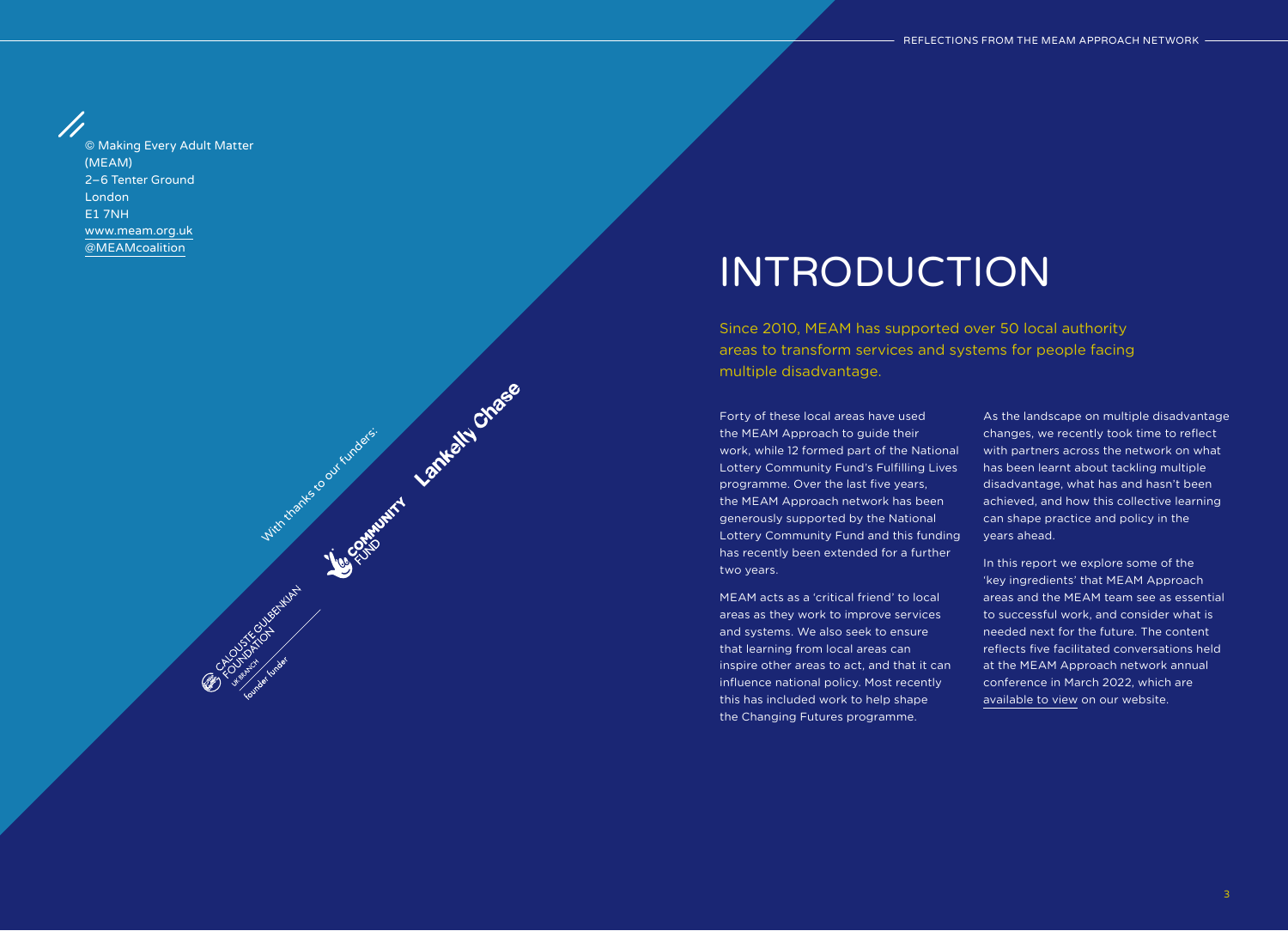

## THE MEAM APPROACH

The MEAM Approach is a non-prescriptive framework that supports local areas to transform services and systems for people facing multiple disadvantage. Local partnerships consider the seven principles and adapt them to local needs and circumstances. MEAM provides hands-on support to the local partnerships as part of this process. A [booklet](http://meam.org.uk/wp-content/uploads/2019/02/HOMJ6444-MEAM-wheel-190208-WEB.pdf) providing detailed information about the MEAM Approach can be downloaded from our website.

## MEAM SYSTEM INTERVENTION TOOL

As part of their work using the MEAM Approach, many local areas wish to explore specific challenges in their local systems. The MEAM System Intervention Tool provides a framework for this and forms the basis of our more focused intervention support to local areas. The tool includes four key elements – Build, Explore, Act and Learn –

supporting local areas to build effective partnerships for change; explore a systemic problem from a range of perspectives; take action to make a change in the system; and to learn from and reflect on the impact to determine next steps. More information [about the tool](http://meam.org.uk/meam-system-intervention/) and the support we can provide is available on our website.

### **BUILD**

**LEARN** 

• **Use** data to learn

- **Build** focused intervention group including people with lived experience
- **Agree** a clear vision for change • **Promote** and practice systems

• **Develop** a culture of listening, learning and challenge • **Reflect** on changes made

leadership skills

MEAM system  $\bigwedge$  intervention  $\bigvee$ 

tool

### **ACT**

- **Trial** a change in the system
- **Deliver** for people
- **Review** and record feedback

• **Explore** problem from a range

**EXPLORE** 

- of perspectives • **Develop** shared understanding
	- of the issue

**Priortise** actions to focus on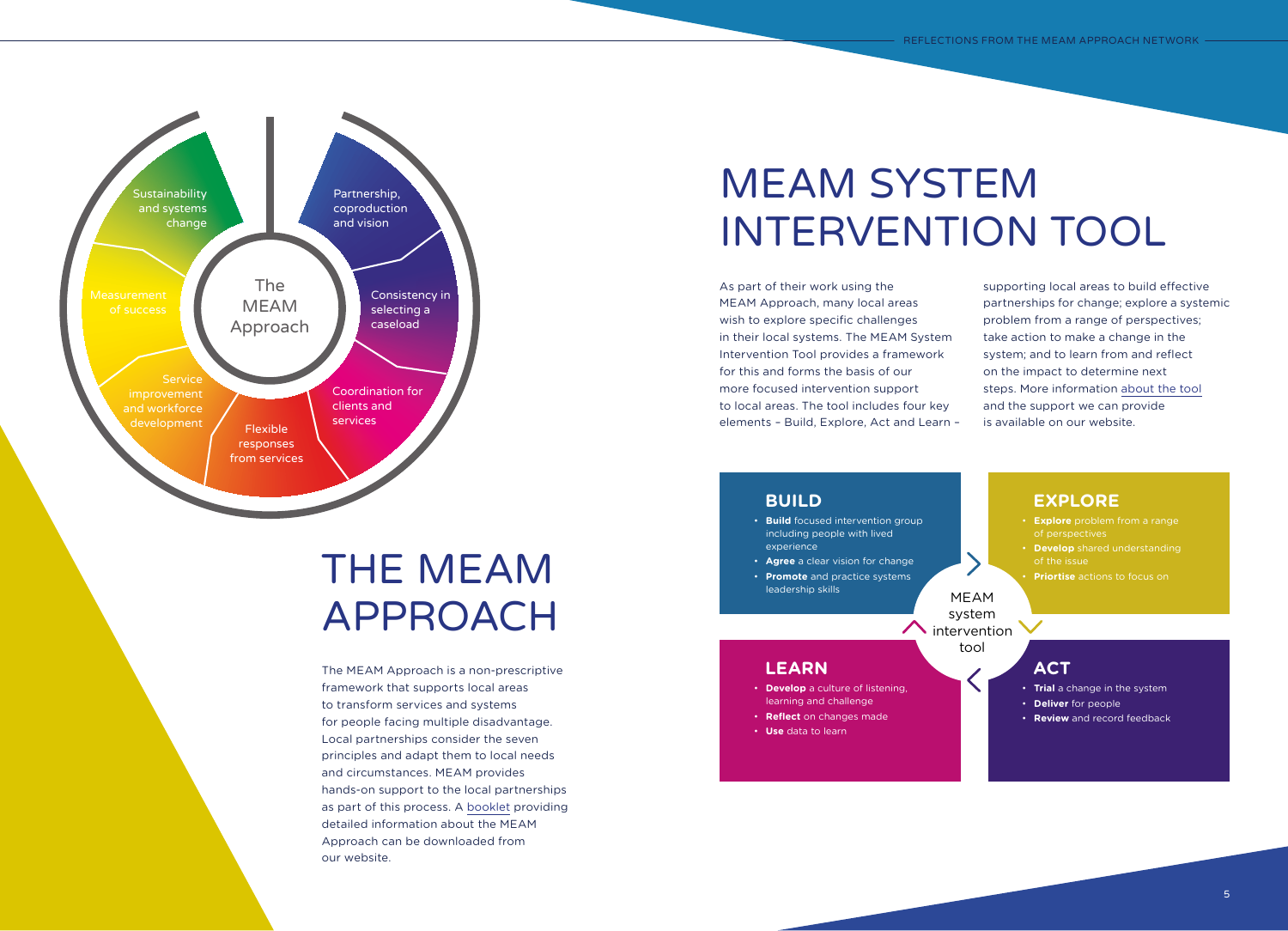## THE MEAM APPROACH IN NUMBERS



**33** current MEAM Approach areas in the evaluation



An **82%** reduction in rough sleeping From **49%** at the start of support to **9%** after a year



Longitudinal evaluation data from **785** people in **25** areas

Over **1,944**

people supported

**Statistically** significant reductions in A&E attendance and nights in hospital **33%** and **49%** reductions respectively after a year



Evidence of work to change local systems across **6** key themes

Figures from the [Year 4 evaluation report,](http://meam.org.uk/wp-content/uploads/2021/10/Year-Four-final-report.pdf) available on our website. The Year 5 report will be published in autumn 2022.

### Improvements to individuals' wellbeing and circumstances as evidenced by the Homeless Outcomes Star and New Directions Team assessment

## KEY INGREDIENTS TO SUCCESS

In this report we explore a set of 'key ingredients' that MEAM Approach areas and the MEAM team see as essential to successful work:

1 **Partnership [and leadership](#page-4-0)** 4

**Developing [trauma-informed systems](#page-7-0)**

2 **[Coproduction](#page-5-0)  and power**

5 **[An intersectional](#page-8-0)  approach**

3 **[New operational](#page-6-0)  approaches**

**Shaping the [wider environment](#page-9-0)**

6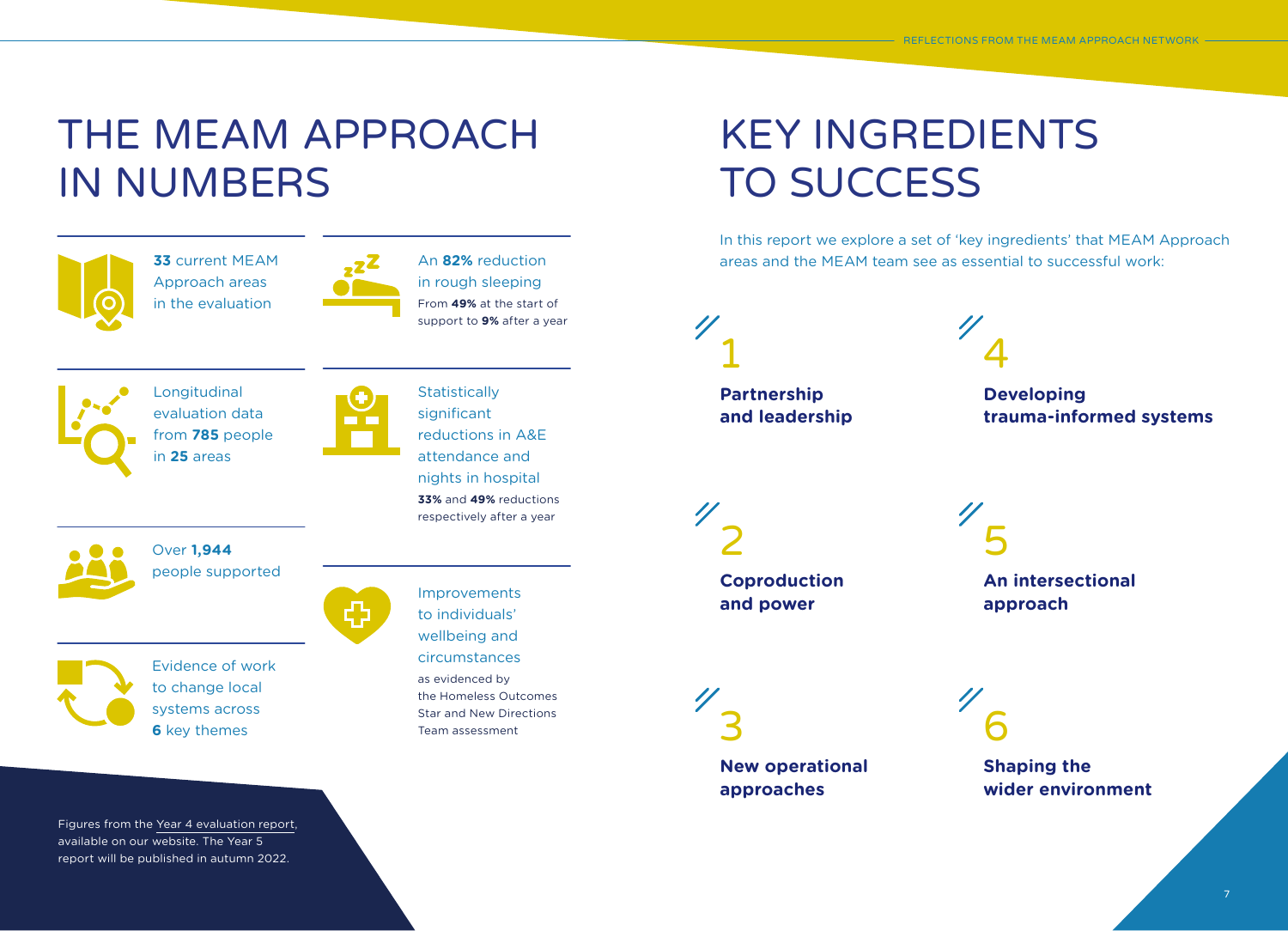# <span id="page-4-0"></span>PARTNERSHIP AND LEADERSHIP

Partnership and leadership are at the heart of the MEAM Approach.

1



These partnerships have a **clear vision for change** and operate at **operational and strategic** levels, allowing them to improve service responses for individuals and tackle the systemic barriers to long-term change.

The best MEAM Approach partnerships invest significant time and energy in ensuring that they are **healthy and able to drive change**. This means that they:

- Are **open and inclusive**, involving and engaging a wide range of viewpoints.
- Understand the **impact of power** and take action to mitigate power imbalances.
- Are prepared to be guided by and to share power with **people with lived experience**.
- Have a **shared understanding of multiple disadvantage**.
- Have a strong identity as a group, based on a **shared vision and ambition** about what can be achieved.
- Create a culture of **trust, learning and constructive challenge**.

"Partnerships require constant attention and support to enable them to remain healthy and drive change."

- Are **strategically relevant**, with strong links to local agendas and a clear 'strategic home' for the work.
- Are **well attended**, with senior and consistent attendance.
- Ensure **clear links between operational and strategic** aspects of the partnership, allowing issues to be escalated and addressed.
- Take a **system wide view**, using systems thinking to guide change.
- Understand that fundamental shifts are needed to create an **area-wide leadership culture** that is trauma-informed and strengths-based.

### **Where next?**

Partnerships require constant attention and support to enable them to remain healthy and drive change. The changing policy and practice landscape, competing local priorities, partnership 'fatigue' and the turnover of staff can have a detrimental effect, which requires constant local leadership to overcome. MEAM Approach areas report that taking

action can be a motivating force in itself, as can connecting with like-minded peers from across the network.

The availability in recent years of a range of national funding streams, focused on silo outcomes rather than system-wide change, has often caused local partnerships to be drawn away from their systems-focused work in pursuit of much needed investment. Recent policy work from MEAM is highlighting this challenge and exploring how greater coordination of national funding could support systemic work.

Some sectors continue to engage better with multiple disadvantage partnerships than others and local areas must act to fill gaps in membership where they exist.

MEAM will continue to support local areas to ensure their partnerships are healthy, active and fit for purpose.

### **Resources**

The MEAM *[Partnerships self-assessment](http://meam.org.uk/2020/10/06/partnerships-self-assessment-tool/) [tool](http://meam.org.uk/2020/10/06/partnerships-self-assessment-tool/)* is available on our website. The MEAM team provide regular support to local areas to develop and strengthen local partnerships.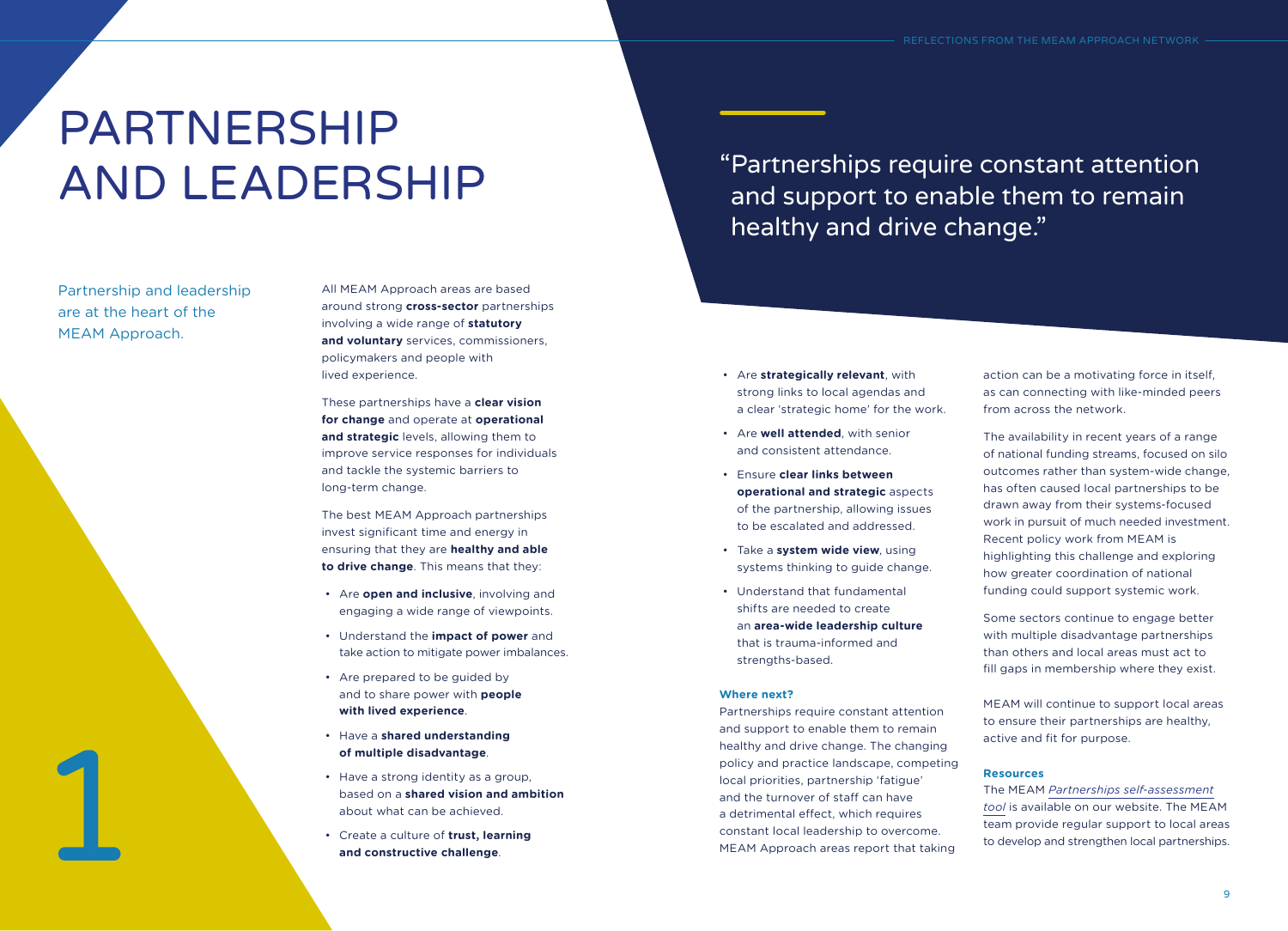# <span id="page-5-0"></span>COPRODUCTION AND POWER

Coproduction and the sharing of power are a vital part of any healthy and effective local partnership.

Understanding **power** and the harm caused by power imbalances within systems, is central to coproduction. All MEAM Approach areas are encouraged to develop their own understanding of coproduction, with a particular focus on empowering people with lived experience of multiple disadvantage and the frontline workers that support them.

Successful MEAM Approach areas recognise that people with lived experience are the experts in their own lives and should therefore be central to designing and delivering the support they access. All voices and experience, including policymakers, commissioners, frontline staff and experts by experience should be equally heard. To achieve this shift of power requires a significant change in culture and practice, rather than one-off interventions or activities.

MEAM Approach areas that have made the most significant progress in coproducing their work recognise that:

• A **shared set of values** must be co-created within a group, providing accountability and a sense of safety for all involved.

- Everyone involved in partnerships has **different levels and kinds of power**. Developing plans to share power, and mitigate the misuse of power, is vital to success.
- Coproduction happens in many forms. Partnerships must think creatively and collaboratively about **how to engage people with different needs and experiences** in a safe and constructive way.
- Coproduction has the potential to re-traumatise people who have had negative experiences of systems. Partnerships may wish to seek specialist support to ensure that their approach to coproduction is **trauma-informed, inclusive and strengths-based**.
- Coproduction requires a deep **culture change**, which requires ongoing time, commitment and resource.
- Coproduction activity should be **developed across the system**, to avoid it happening in silos.

### **Where next?**

Coproducing work with a range of stakeholders, particularly those who don't hold traditional forms of power, requires challenging how systems traditionally behave. Progress is therefore often slow, with a lot of learning and many engrained behaviours to challenge and change. Further work is needed to ensure that coproduction happens at senior levels too, rather than just being seen as a service-level issue.

Many MEAM Approach areas are progressing long-term work on coproduction, increasing the range and representation of people they work with, finding opportunities to influence, and ensuring that more people across the system see first-hand the value of this approach.

MEAM will continue to support this vital work, whilst continuing to challenge ourselves in our own practice and cultures.

### **Resources**

The MEAM resources *[Getting started](http://meam.org.uk/wp-content/uploads/2022/03/Getting-started-with-coproduction.pdf) [with coproduction](http://meam.org.uk/wp-content/uploads/2022/03/Getting-started-with-coproduction.pdf)* and *[Co-design](http://meam.org.uk/wp-content/uploads/2022/03/Co-design-self-asessment-FINAL.docx) [self-assessment tool](http://meam.org.uk/wp-content/uploads/2022/03/Co-design-self-asessment-FINAL.docx)* are available on our website. The MEAM team regularly provide bespoke support to local areas on coproduction.

"Coproduction requires a significant co-created within a group, providing<br>accountability and a sense of safety<br>for all involved.<br> $\begin{array}{c} \text{``Coproduction requires a significant} \\ \text{``Coproduction requires a significant} \\ \text{``Rann one-off interventions or activities."}\end{array}$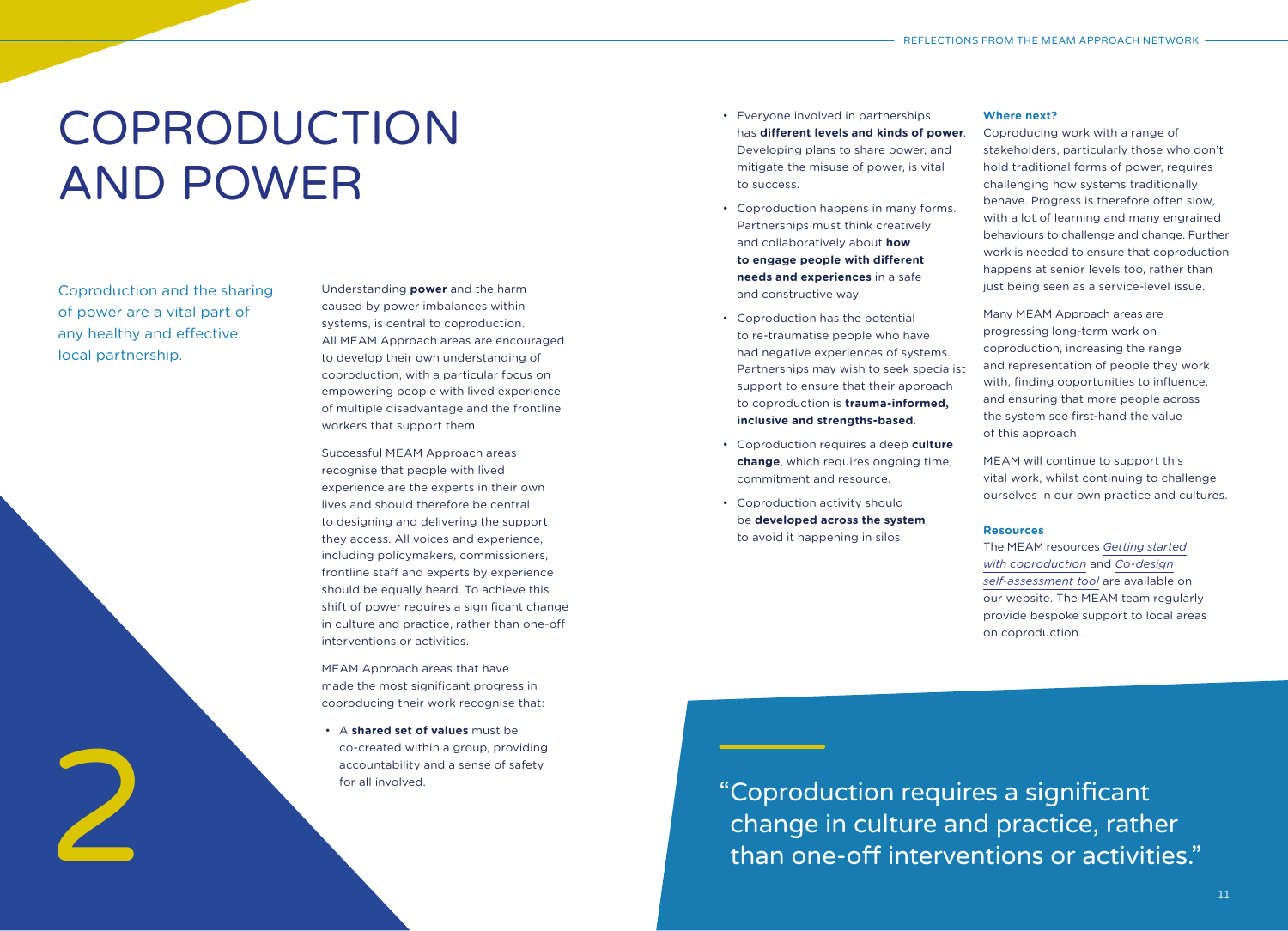# <span id="page-6-0"></span>NEW OPERATIONAL APPROACHES

Successful MEAM Approach areas have transformed the way that services engage with and support people facing multiple disadvantage.

3

Many local areas have developed teams of **navigators** or **coordinators** to walk alongside people, to support them to achieve their goals and to advocate for appropriate flexible responses from services. Some areas have adopted a **lead worker model** utilising existing staff from across the system. Some areas have created easier access to services by **co-locating services** in one space or by **embedding specialist workers** within navigator or outreach teams.

Regardless of the methods used, MEAM Approach areas recognise that a different approach to support is needed – one which is **long-term and relational**, draws on the **strengths and aspirations** of individuals, is shaped by a clear **understanding of the trauma** that people have faced and which works **across local places and transition points**, rather than in service silos. MEAM Approach areas seek to ask people "What do you need from us as a system?" rather than "This is what our service offers, do you want to engage with it?"

Transformative approaches require:

• A belief in every person's potential and a commitment to letting **people define their own pathways** to independence and recovery, understanding that progress looks different for different people.

• Passionate navigators/staff with **small caseloads**, the time to form **trusting relationships** and who can take a **trauma-informed and strengths-based approach**

to their work.

- Senior and **system-wide strategic commitment** which empowers people to work with **autonomy and creativity**, and **identifies and tackles the systemic barriers** that cause and perpetuate multiple disadvantage.
- New approaches to **assessment, risk management and service access thresholds**, a commitment to **long-term support** rather than "closing" cases, and a system-wide agreement that **nobody should be excluded** from support.
- Staff across a wide range of statutory and voluntary organisations who **trust each other**, understand their local system, know what they are **collectively trying to achieve** and are clear about the **roles they each can play**.
- Sufficient time and resource in the system to **properly support navigators and other staff** with the unique challenges they face in their roles, for example in the form of reflective practice with a clinical supervisor.

### "MEAM Approach areas recognise that a different approach to support is needed."

### **Where next?** The navigator model, combined with a strong operational and strategic partnership, helps people to improve their lives. As work on multiple disadvantage expands nationally, we must ensure that the fidelity of this approach is not

watered-down. Local areas must ensure that navigators have small caseloads and that the strategic and operational partnership structures they need to succeed are in place.

Whilst navigators and specialist roles in teams are successful at improving support for individual people, we must continue to address the systemic failings that create the need for these roles in the first place.

Access to navigators has not been equitable across different demographics. For more information on this please see the section on an intersectional approach.

### **Resources**

The briefings *[What makes an effective](https://www.fulfillinglivesevaluation.org/wp-admin/admin-ajax.php?juwpfisadmin=false&action=wpfd&task=file.download&wpfd_category_id=324&wpfd_file_id=6875&token=905f6a9b7123c76dd4ac3bfad5f6bcfc&preview=1)  [multiple disadvantage navigator?](https://www.fulfillinglivesevaluation.org/wp-admin/admin-ajax.php?juwpfisadmin=false&action=wpfd&task=file.download&wpfd_category_id=324&wpfd_file_id=6875&token=905f6a9b7123c76dd4ac3bfad5f6bcfc&preview=1)* (Fulfilling Lives) and *[Rough Sleeping](http://meam.org.uk/wp-content/uploads/2018/10/Briefing-on-navigators.pdf) [Navigators: Learning from the MEAM](http://meam.org.uk/wp-content/uploads/2018/10/Briefing-on-navigators.pdf) [Approach and Fulfilling Lives](http://meam.org.uk/wp-content/uploads/2018/10/Briefing-on-navigators.pdf)* are available via our website and provide more information on the important role of navigators and the environment they need to succeed.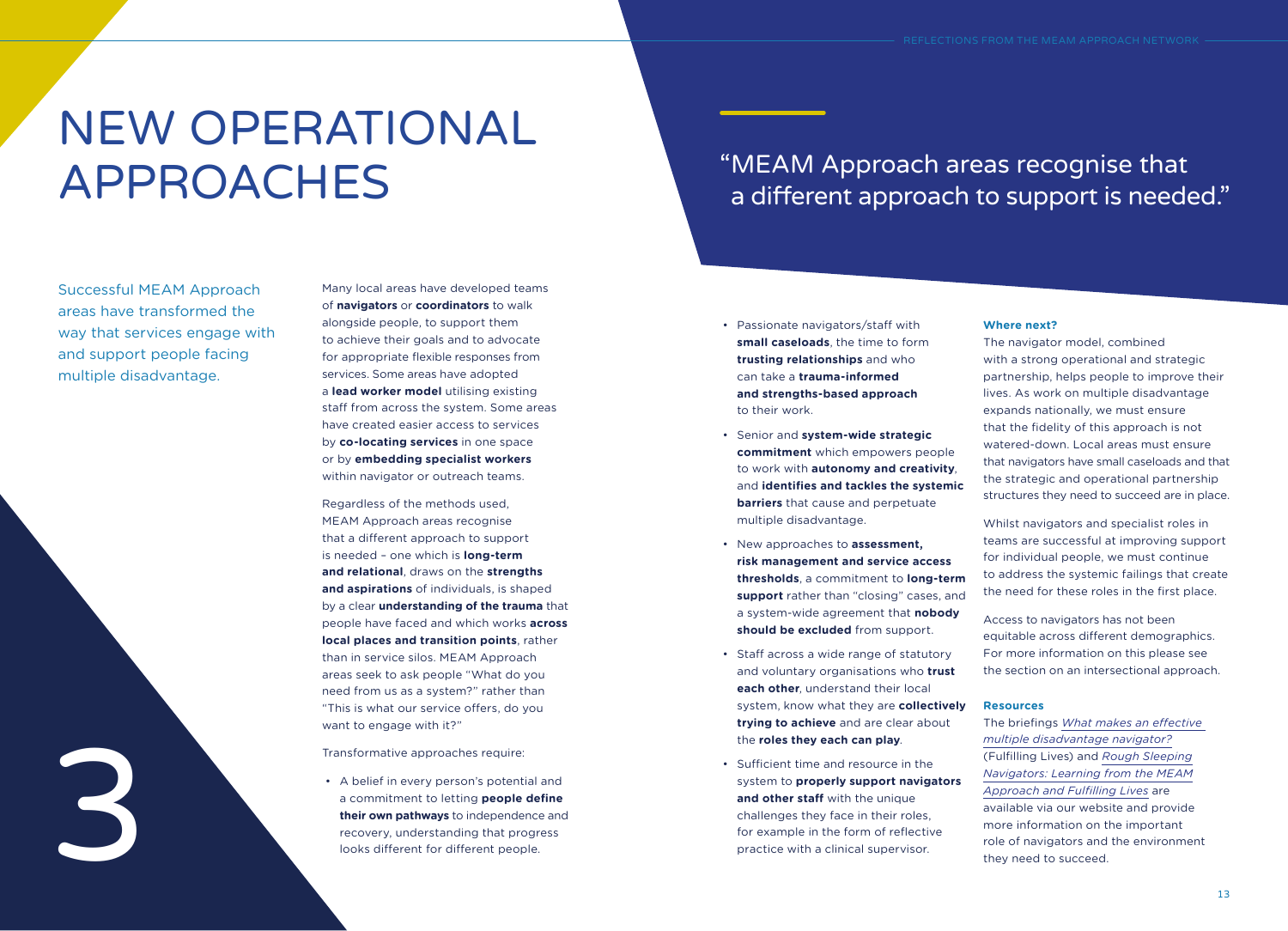# <span id="page-7-0"></span>DEVELOPING TRAUMA-INFORMED **SYSTEMS**

Successful MEAM Approach areas recognise that they need to embed trauma-informed approaches across their whole system, including policy, leadership and commissioning.

emotional responses later in life. It is becoming more widely accepted that services and systems are often designed in a way that exclude people who have experienced trauma, and furthermore, that contact with services can be the very cause of the trauma or re-traumatisation. The most progressive MEAM Approach areas recognise that to achieve systemic change **a trauma-informed approach must be embedded strategically as well as operationally**. This includes system-wide workforce development

There is a growing understanding of the impact of trauma, particularly when experienced in childhood, and how these experiences can shape behaviours and

(including senior strategic stakeholders) to allow the system's **practices, policies, strategies, cultures and values** to be viewed through a trauma-informed lens.

Trauma-informed approaches interest<br>
trauma, strengths-based practice<br>
and coproduction. Imbalances of power<br>
between people and systems can be<br>
a cause of trauma, therefore sharing<br>
and re-distributing power can be key<br>
i Local areas which understand trauma-informed approaches find that there are close links between **trauma, strengths-based practice and coproduction**. Imbalances of power between people and systems can be a cause of trauma, therefore sharing and re-distributing power can be key in restoring trust and healing. Similarly,

valuing a person for their strengths and co-creating opportunities for them to thrive is central to moving towards a more effective and truly trauma-informed system.

The most successful MEAM Approach areas have found that:

- Developing an **area-wide group of people and services** committed to trauma-informed practice, alongside **strategic support and resource** for the work is a powerful combination for driving change.
- A trauma-informed approach requires **workforce development at all levels** of the system. As well as formal training, this involves modelling trauma-informed practices and speaking out about problematic practices or language.
- The work succeeds when strategic leaders invest time in understanding how trauma-informed approaches, strengths-based practice and coproduction can **inform the whole system**, not just the work of frontline colleagues.
- Frontline workers have benefitted from **recognising vicarious trauma** experienced in their own work, which is a common cause of burnout in teams.

#### **Where next?**

In many local areas as well as in central government, traditional approaches to policymaking and commissioning hamper efforts to embed trauma-informed systems. There is more work to be done to achieve the structural conditions required for truly trauma-informed systems to be developed.

Some MEAM Approach areas have committed to becoming a "trauma-informed city/place," with significant investment in workforce development and a commitment to reviewing and transforming cultures, policies and practices that exclude people. We welcome this and look forward to learning from their achievements.

Modelling trauma-informed practice day-to-day is vital to leading change. Across the network, there are a growing number of people modelling and advocating for trauma-informed systems. Peer support across the network will allow this learning to be easily shared.

### **Resources**

MEAM offers an introduction to trauma-informed and strengths-based practice as part of our core training package. Please see our [website](http://www.meam.org.uk) for more information.

a trauma-informed approach must be embedded strategically and operationally."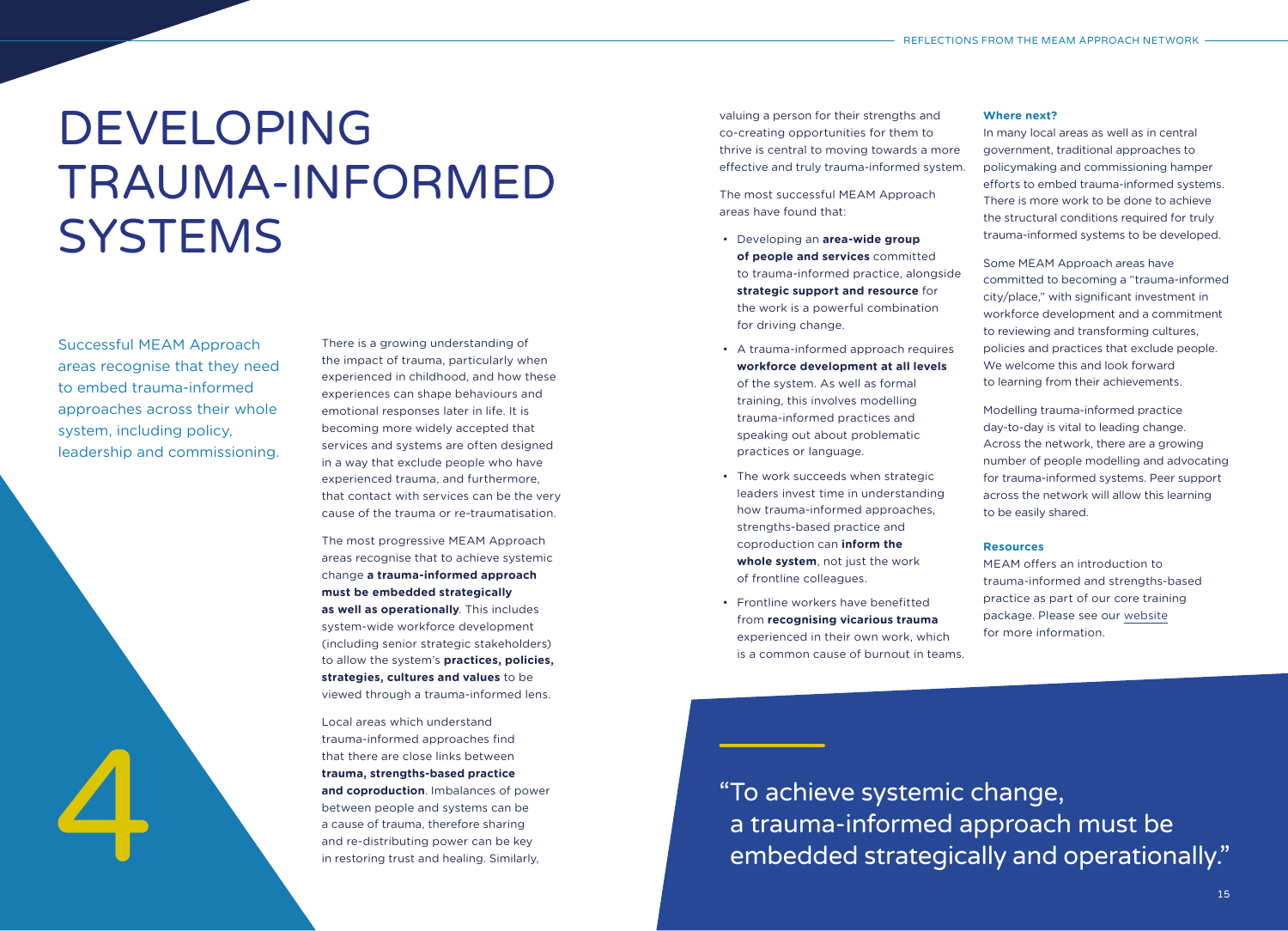# <span id="page-8-0"></span>AN INTERSECTIONAL APPROACH

To effectively tackle multiple disadvantage, local areas need to have a detailed understanding of what causes multiple disadvantage and how it is experienced by individuals.

5

Some areas across the MEAM Approach network are making a concerted effort to take an intersectional approach to multiple disadvantage, recognising how people's personal, social and political identities and the discrimination linked to these intersect to create unique experiences of multiple disadvantage.

Through this work they are highlighting that everyone has a nuanced, and individual, experience of multiple disadvantage, and are striving to meet people at the intersections of their oppression and disadvantage. Responses range from contextualising systemic racism in services and systems, to ensuring that services are gender and trauma-informed.

Utilising an intersectional framework allows local areas to engage with the complexities of people's lives and to consider how the system often perpetuates systemic disadvantage through the way it operates.

In recent years, we have encouraged local areas to have a particular focus on racism, seeking to understand how systemic and structural racism as well as power and privilege impact people's likelihood and experience of multiple disadvantage.

"An intersectional approach recognises how people's personal, social and political identities and the discrimination linked to these intersect."

MEAM has been supporting the network to recognise that:

- Systemic racism is a **feature of society including within the services and systems** that support people facing multiple disadvantage, and that focused work is needed to address this.
- More work is needed to ensure that commissioning and decision-making processes avoid **reproducing systemic inequity and systemic racism**, for example by coproducing data and performance infrastructures that can promote racial equity and challenge the status quo.
- Engagement with **specialist community-led organisations**

needs to be adequately resourced and remunerated, encouraging and allowing for meaningful participation rather than tokenistic efforts to consult with underfunded community-led services that are often filling the gaps left by mainstream services.

#### **Where next?**

There is much more work to be done to acknowledge and fully appreciate how systemic disadvantage informs and impacts on individual experiences of multiple disadvantage. There remains a significant concern that some MEAM Approach cohorts are not representative of local need. For example, the majority of people supported in MEAM Approach areas are white.

MEAM has launched a programme of work to promote activity on racism and multiple disadvantage and will continue to support local areas on this in the next phase of our work.

#### **Resources**

Information on MEAM's work around systemic racism and multiple disadvantage and gender and multiple disadvantage can be accessed via our [website](http://www.meam.org.uk). Our team can provide support to local areas wanting to better understand an intersectional approach.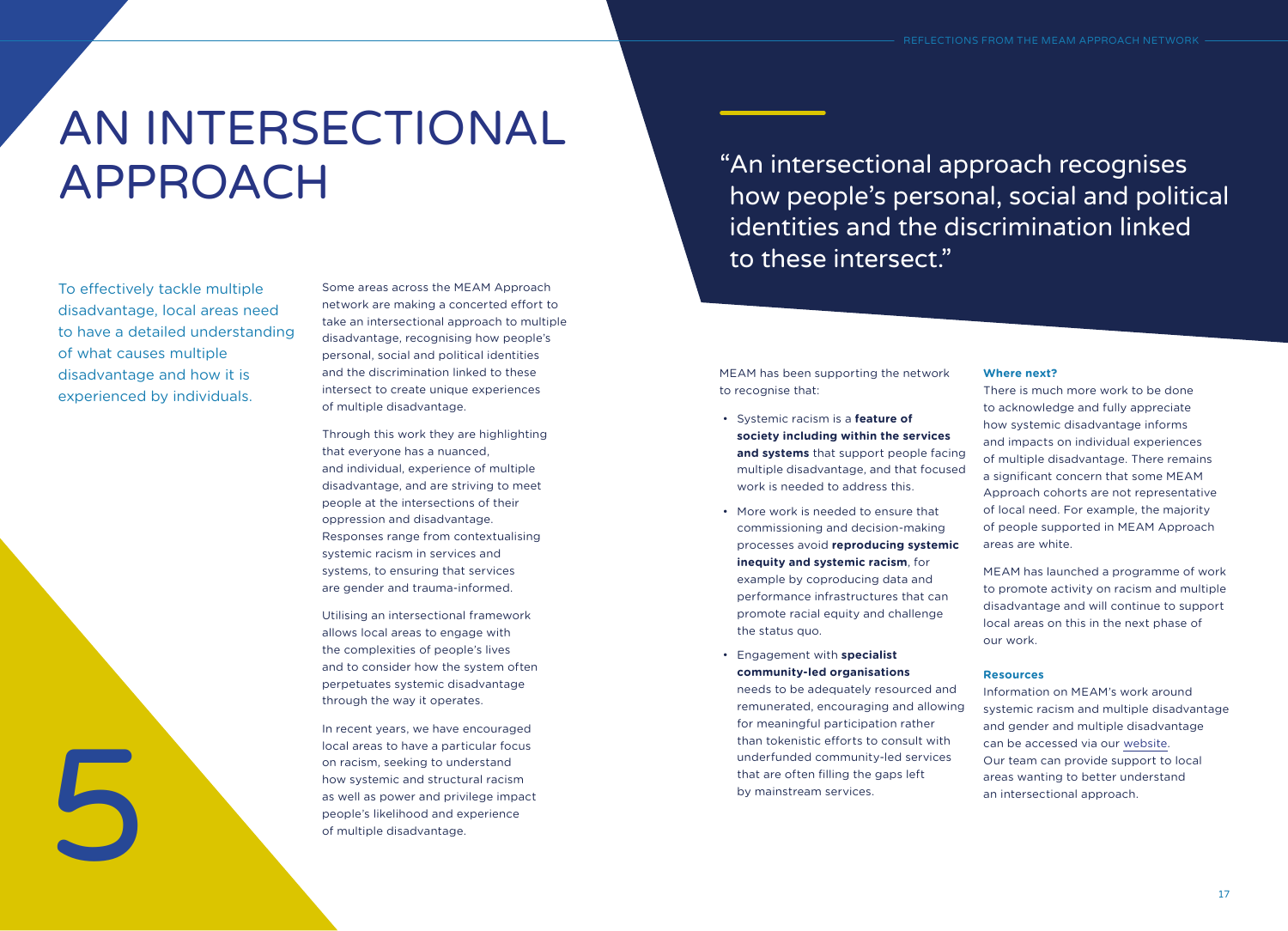# <span id="page-9-0"></span>SHAPING THE WIDER ENVIRONMENT

Successful MEAM Approach areas recognise that to achieve long-term change they need to influence the way that the system is structured at central and local government levels.



Our current system for tackling social problems is **deficit-based and silo-orientated**, focusing on the 'problems' of homelessness, substance misuse, mental health, criminal justice, domestic and sexual violence as separate issues and with separate solutions. From the very top, these issues are the responsibility of different ministers and departments, with limited cross-cutting mechanisms to coordinate activity or output.

Government funding, outcome measurements and accountability structures mirror these silos and are passed down to local commissioners and then to delivery partners. This creates a **web of policy, commissioning and service delivery which is poorly coordinated locally and nationally**. At best, this system fails to effectively support people facing multiple disadvantage, while at worst it actively contributes to the difficulties they face.

In recent years there has been an increased focus on multiple disadvantage across funding and commissioning in many government departments. While this is welcome, the work is often directed from and focused within each silo, duplicating effort rather than promoting a coordinated approach.

Much of the work in MEAM Approach areas is about developing approaches that can better coordinate the various inputs that the system provides and mitigate negative impacts. This requires significant **local leadership and an ability to think and work across systems**, something which needs to be developed and supported on a far greater scale.

#### **Where next?**

Ultimately, reform is needed to transform the silo-based approach of the current system, creating an environment that can better incentivise and support local work on tackling multiple disadvantage and create a **shared ownership and accountability across government** for those who continue to be failed by traditional ways of working.

Such a system would hold the issues and values identified in this report at its core, ensuring that partnership, leadership, coproduction, long-term relational-support, and trauma-informed, strengths-based and intersectional approaches cut across government policy and local delivery.

### **Conclusion**

We hope that the reflections in this report inspire local areas and national policymakers in their work to tackle multiple disadvantage.

MEAM will continue to advocate for a better system, locally and nationally, utilising the experience and expertise of the MEAM Approach network to inform our work.

Through our support to the MEAM Approach network and others, we will ensure that there is a healthy and diverse eco-system of local areas across the country working to tackle multiple disadvantage. We will enable these networks to learn and share from each other and ensure that the growing movement of people committed to tackling multiple disadvantage is supported to achieve change.

"Reform is needed to transform the silo-based approach of the current system, creating an environment that can better incentivise and support local action."